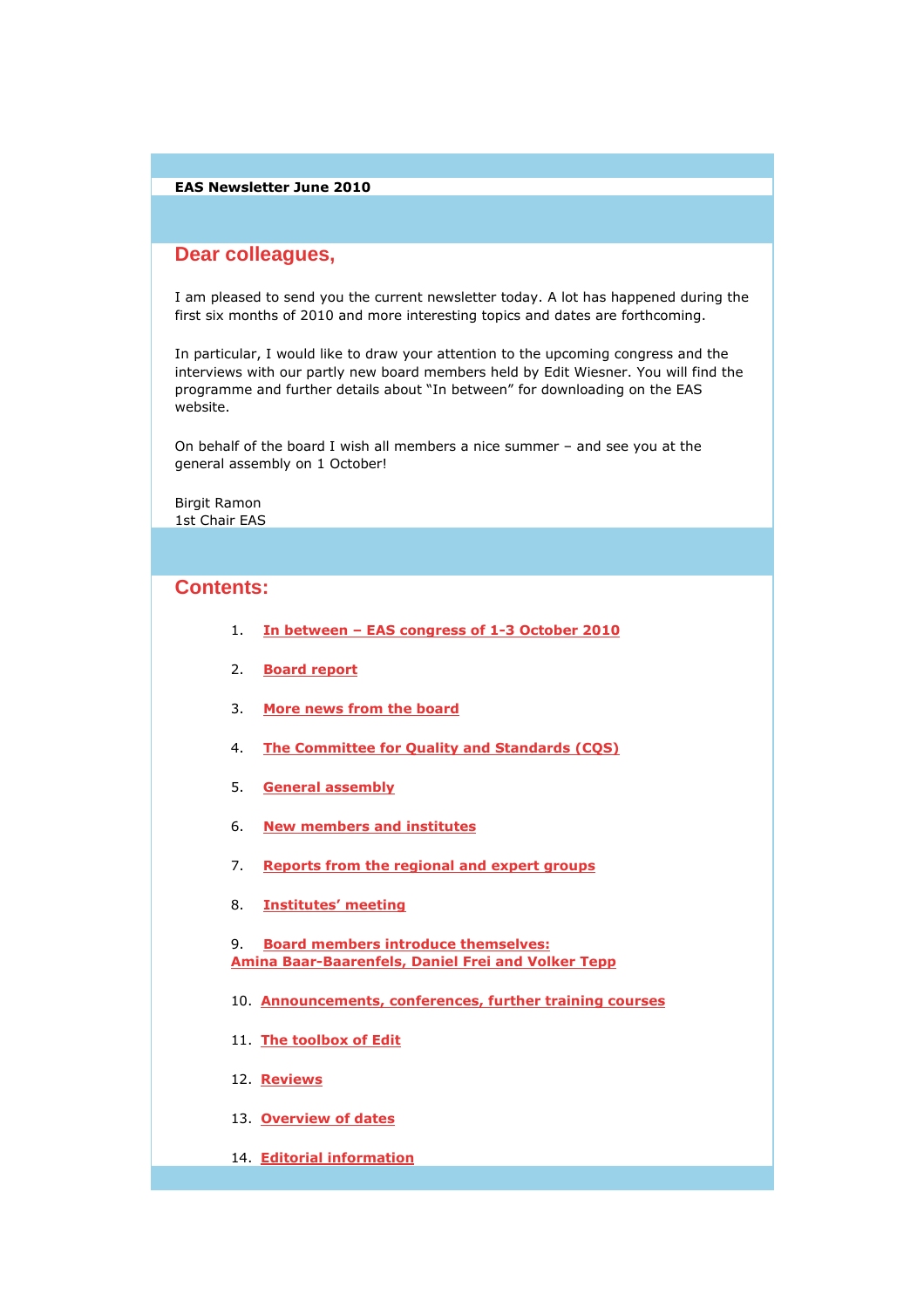# **"In between – Supervision and Coaching in Transition Phases"**

2010 EAS congress, held on 1-3 October 2010 at the Benediktbeuern monastery, Tölzer Land, near Munich

The invitation to this year's congress has been sent and registrations are accepted from now on at kongress@supervision-eas.org or fax 0049 (0) 8152 – 989208. You can get printed flyers from the EAS office. Contacts for the management of the congress are: Haiko Müller (mobile +49 (0) 1777376330) and Birgit Ramon.

We are looking forward to a fascinating conference!

back to contents ^

### **Board report**

The first meeting of the new board team was held last year in December. We redistributed the responsibilities and discussed our first rules of cooperation. Jan Koznar, second chair of the board and chairman of the Committee for Quality and Standards (CQS), presented his plans for the first team meeting with the new CQS team. Amina Baar-Baarenfels, treasurer and head of the office, took on the additional function of board contact for the regional groups. Daniel Frei had been at the institutes' meeting in November 2009 in Prague together with Birgit Ramon and announced he would represent the EAS together with her at the research conference in Olten, in which the EAS is involved. Volker Tepp took responsibility for the website and presented his first ideas for an improvement. Birgit Ramon presented her plans for the EAS congress planned for 1-3 October 2010 in Benediktbeuern. Contact for the congress in the board beside Birgit: Daniel Frei.

The first board meeting of this year was to take place in Prague in April – unfortunately, the volcanic ash upset our plans. Only Jan Koznar – who had prepared the meeting – and Birgit Ramon were able to meet. But meanwhile there has been a telephone conference and the next board meeting is planned for 2 July 2010 in Munich.

And yet the April meeting, which was held in a small conference house by a river near Prague, was a very nice one. Jan Koznar had prepared a meeting with a group of Czech colleagues. To me, Birgit Ramon, it was a hearty reception and the interest in the EAS shown by the colleagues was and is huge. There was an intense exchange of experience and in the evening we had a typical regional dinner with music and singing. Surely the contacts will last beyond that day. The colleagues also considered a participation in our congress in October. A colleague announced a short report about this meeting in Prague for the next newsletter.

back to contents  $\wedge$ 

## **More news from the board**

#### EAS corporate identity

Within the context of the redesign of the EAS website, we are thinking about completely redeveloping the corporate identity of the EAS. Volker Tepp and Daniel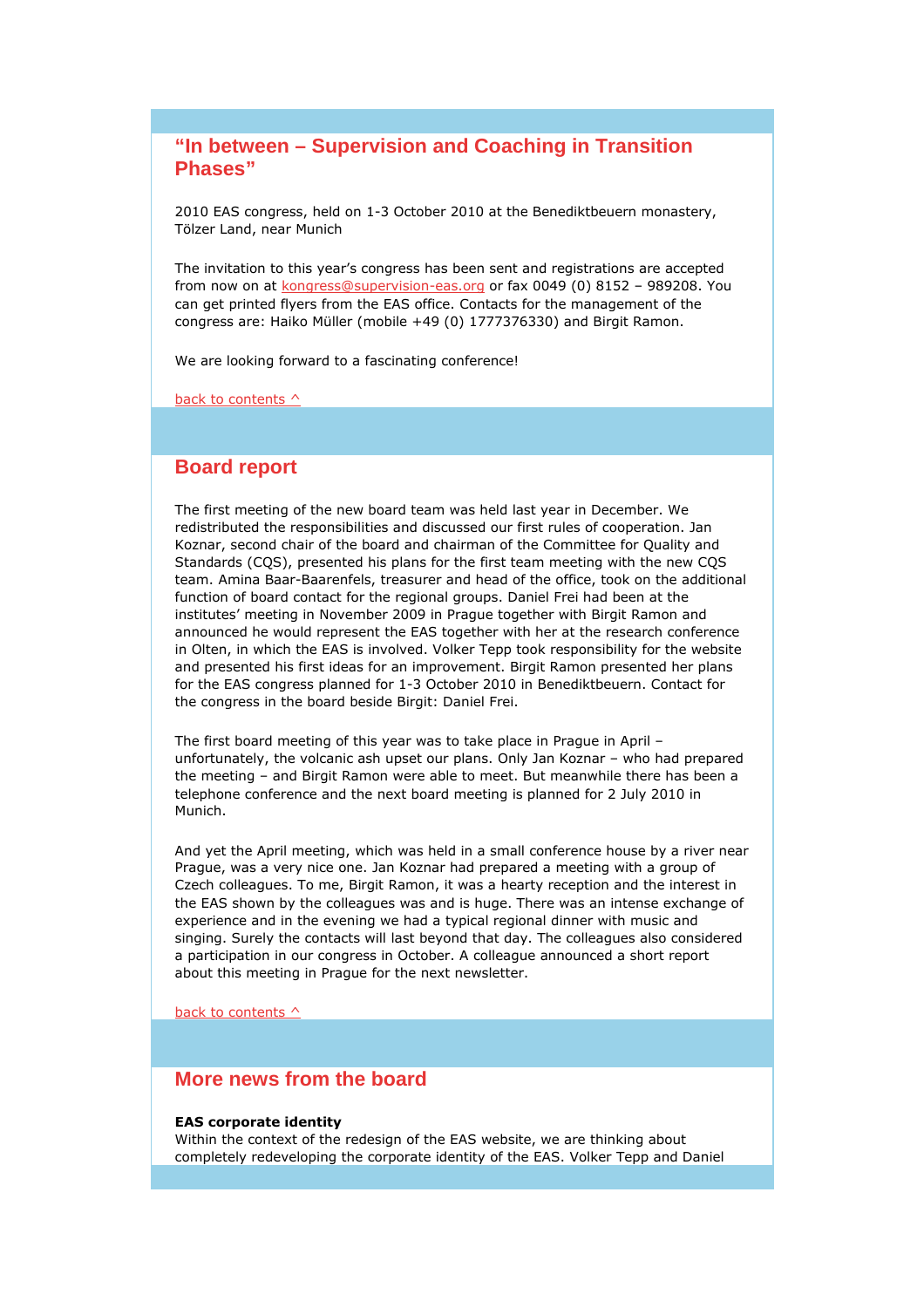Frei will develop proposals for this topic and we will discuss them in the next board meeting. We want to present plans for a redevelopment to the members at the general assembly. This includes a new newsletter concept.

#### From the office: audit carried out

The auditors we elected at the last general assembly carried out the first audit in April 2010. We are grateful for the suggestions, which will now lead to an even more professional accounting and financial management. At our board meeting in July we will discuss in detail how the office and the finances can be managed in the best possible way in the future.

#### "Change meets Teams" – and contacts in Switzerland

The first chair attended a conference held in Basel in January 2010, which had been organised by the local university of applied arts and sciences, Fachhochschule Nordwestschweiz. There she got into contact with the first chair of the Swiss association BSO, Mr. Käser. A meeting for an exchange of opinions and experience is planned for this year. The contact to Fachhochschule Nordwestschweiz has also led to an invitation for the EAS to actively participate in the next conference "Change meets Teams III", which shall be held in Basel in January 2012. We are pleased to announce this development – and invite all EAS colleagues interested in joining the planning team to contact Birgit Ramon. At www.change-trifft-teams.ch, under "Downloads", you will find most of this year's presentation papers and keynote addresses.

#### EAS at the round table of German coaching associations

On 9 February 2010, the EAS – represented by the 1st chair – was accepted to the round table of German coaching associations. Various coaching associations belong to this round table. The associations advertise their events there. Our members shall pay the reduced member price for events held by these associations.

#### Research

On 9 and 10 June 2010, the EAS will take part in a research congress (www.coaching-meets-research.ch) in Olten, Switzerland. (We informed you about this fact at the end of last year). We consider this topic to be very important and will report about it. Daniel Frei will organise the EAS booth. Birgit Ramon has been invited to take part in the panel discussion.

#### Saarbrücken – France – Belgium – Croatia

The German Society for Transactional Analysis (DGTA), whose first chairman was until recently our founder and honorary president Matthias Sell, invited the EAS chair to its 2010 conference. I had the chance to convey greetings on behalf of the EAS, to mention our congress and to present supervision and coaching in a workshop. A lot of participants of the congress were interested and even contacts to France, Belgium and Croatia could be made.

#### IODA in Budapest

From 22 to 26 August 2010, the EAS will be represented at a conference held by IODA in Budapest. Our colleague Edit Wiesner will offer a workshop there – and arrange a meeting with our Hungarian colleagues during those days.

back to contents  $\wedge$ 

# **The Committee for Quality and Standards (CQS)**

The CQS, i.e. Jan Koznar, Susanne Rieger, Rainer Radloff and Iris Petry, recently invited our members to come to a meeting. They are preparing the new version of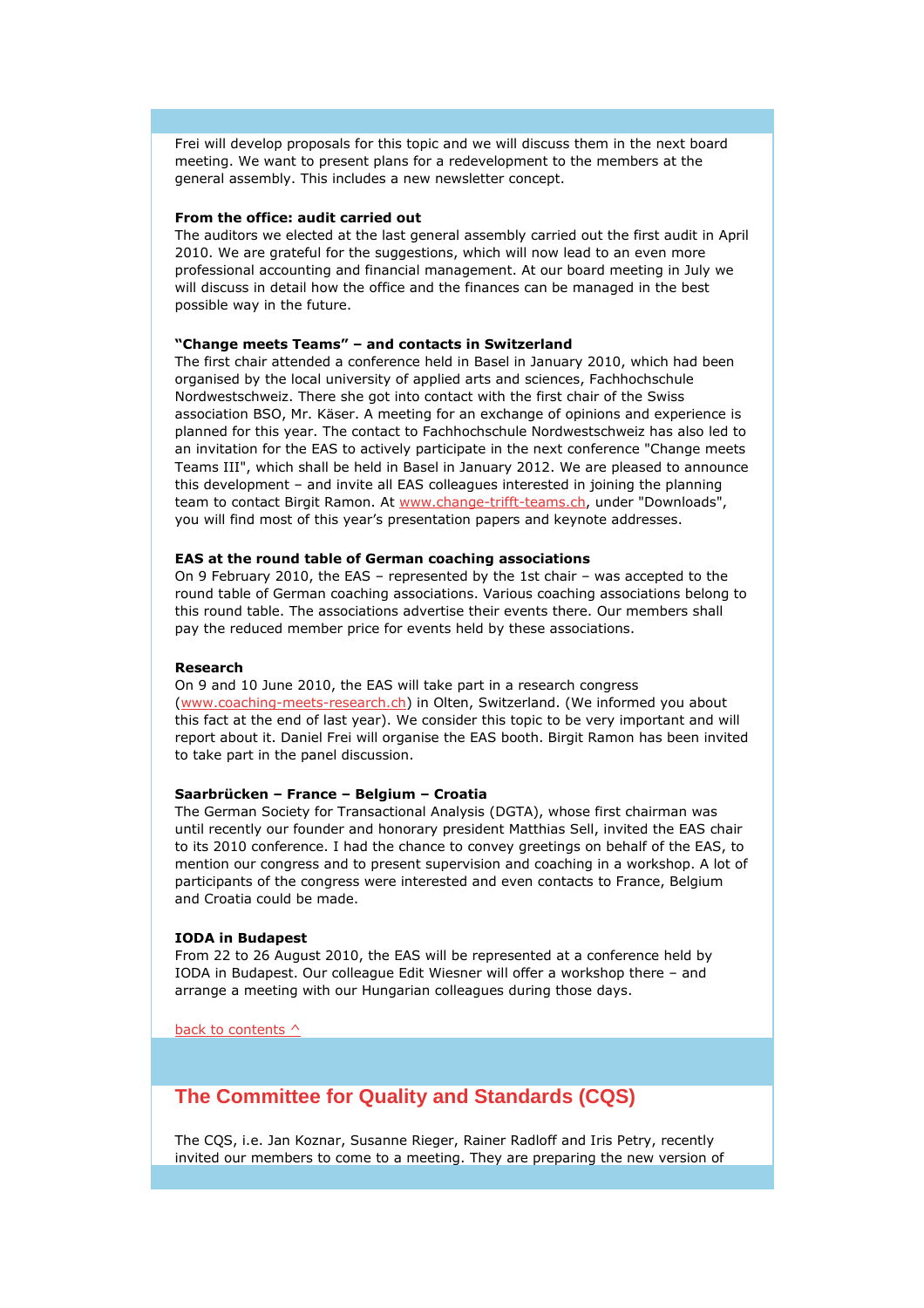the manual and work on a clearer arrangement and structure, also with regard to the distinction between the contents of coaching and supervision. This is a good and important step for our organisation and means more clarity for our present members, for potential members as well as our customers. Here you will find the minutes of the last meeting [PDF]. A work meeting on this subject will be held in Frankfurt on 9 July 2010; the board and other members will be invited, too. The results will be presented at this year's general assembly.

Download: Minutes of the CQS meeting - January 2010 (PDF)

back to contents  $\wedge$ 

## **The general assembly on 1 October 2010 – call for motions**

This year's general assembly will take place on 1 October 2010 from 13 to 15 hours in Benediktbeuern near Munich. We ask all members to file motions for the general assembly and send them to office@supervision-eas.org by 30 July 2010. The motions will then be sent to everyone with the invitation to the general assembly.

back to contents  $\wedge$ 

# **We welcome new members and institutes**

### Candidates

- Arnke-Leissing, Sabine Coach Progressio Hemmingen, Germany
- Pohl, Susanne Coach Progressio Cologne, Germany
- Pritschwo, Kirsten Coach Progressio Waldkirch, Germany
- Wübbeler, Cay Coach Progressio Wunstorf/Hamburg, Germany

#### Coaches and supervisors

- Banse, Bettina Supervisor Kiel, Germany
- Chylk, Martin– Supervisor Bratislawa, Slovakia
- Fletschinger, Rolf Supervisor Weingarten, Germany
- Hulbert, Elisabeth Supervisor Loßburg, Germany
- Knoth, Mathias Coach Progressio Waldkirch, Germany
- Meier, Günter Coach Oberasbach Germany
- Mügge, Jutta Coach Progressio Hanover, Germany
- Podlesch, Margarethe Supervisor Stuttgart, Germany
- Poltéra, Urs Coach 4progress Amriswil Thurgau, Switzerland
- Schmale-Riedel, Almut Coach and Supervisor Geretsried, Germany
- Schlimme, Ulrike Coach INITA Hanover, Germany

### Changes of functional areas

- Hagen, Sabine Mentoring Supervisor Darmstadt, Germany
- Haake, Marie-Luise Mentoring Supervisor Aalen, Germany
- Schlösser, Petra Mentoring Supervisor Darmstadt, Germany
- Radloff, Rainer Trainer Bielefeld, Germany (recommended by Hans-Werner Hemp, CQS)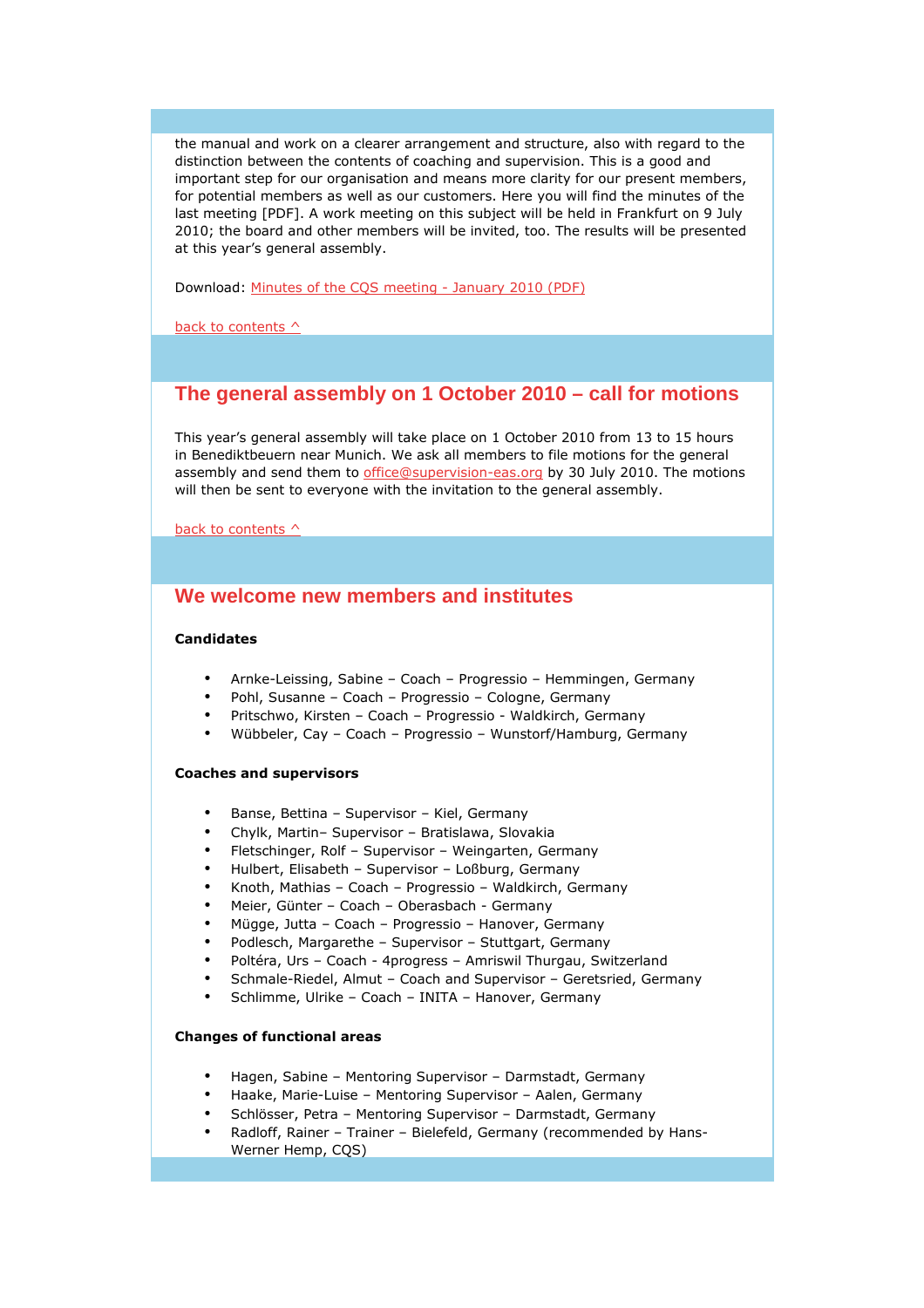• Barbara Fritzsche – Mentoring Supervisor – Roßdorf, Germany

back to contents  $\wedge$ 

## **Reports from the regional and expert groups**

#### Regional group of Barcelona

Contact: Amina Baar-Baarenfels amina.baar-baarenfels@supervision-eas.org or Susanne Rieger indialogo@telefonica.net.

#### Regional group of Munich/Bavaria

"Wo geht's lang? – Orientierung durch professionelles Coaching" (approx.: "Where to go? – Orientation via professional coaching") is the motto with which the regional group of Munich will organise its booth at the festival of learning at the monastery of Benediktbeuern on 12 June 2010 - www.lernfest2010.de. Live coaching and a workshop in which group coaching can be experienced are on the agenda. The objective is to make new contacts, to introduce the EAS and to promote professionalism of coaching and supervision in general. We are also pleased to announce that we can distribute the congress flyer already now.

Contact: Carolin Danke, Fürstenfeldbruck, info@danke-institut.de Some members of the regional group work in the preparation group for the congress. The next preparatory meeting will take place on 8 July 2010, 18 hours, in the office in Seefeld.

#### Regional group of Luneburg/Hamburg

Contact: Hans-Werner Hemp

#### Regional group of Hanover

Contact Ingryt Paterok wishes to attract new members. If you are interested, please contact Ingryt Paterok by email: ipaterok@t-online.de. You can also obtain an evaluation report on the past work of the regional group from Ingryt Paterok. The next meetings will take place on: 03 June, 15 July, 26 August, 14 October and 25 November 2010, each at 18 hours, Nicolaistr. 16 in Hanover.

#### Regional group in Baden, Switzerland

Contact: Wolfgang Klampfer, wolfgang.klampfer@power.alstom.com

#### Regional group of Prague, Czech Republic

Contact: Beate Albrich, beatealbrich@seznam.cz

#### Regional group of Rhine-Ruhr

Topics for the meetings in 2010: The meetings in 2010 focus on lectures about specific topics.

- Non-violent communication after Marshall Rosenberg
- Methods of behavioural therapy in depression treatment
- Parting means that we move on

Dates 2010: The meetings in 2010 take place at 19.00 hours in Sabine Busse-Kropla's office in Ratingen, Schmiedestrasse 17 A, or in the cafeteria of EFG Ratingen (same building), as required.

8 July 2010, 2 September 2010 and 18 November 2010.

You can have more information from Sabine Busse-Kropla, email: **busse-**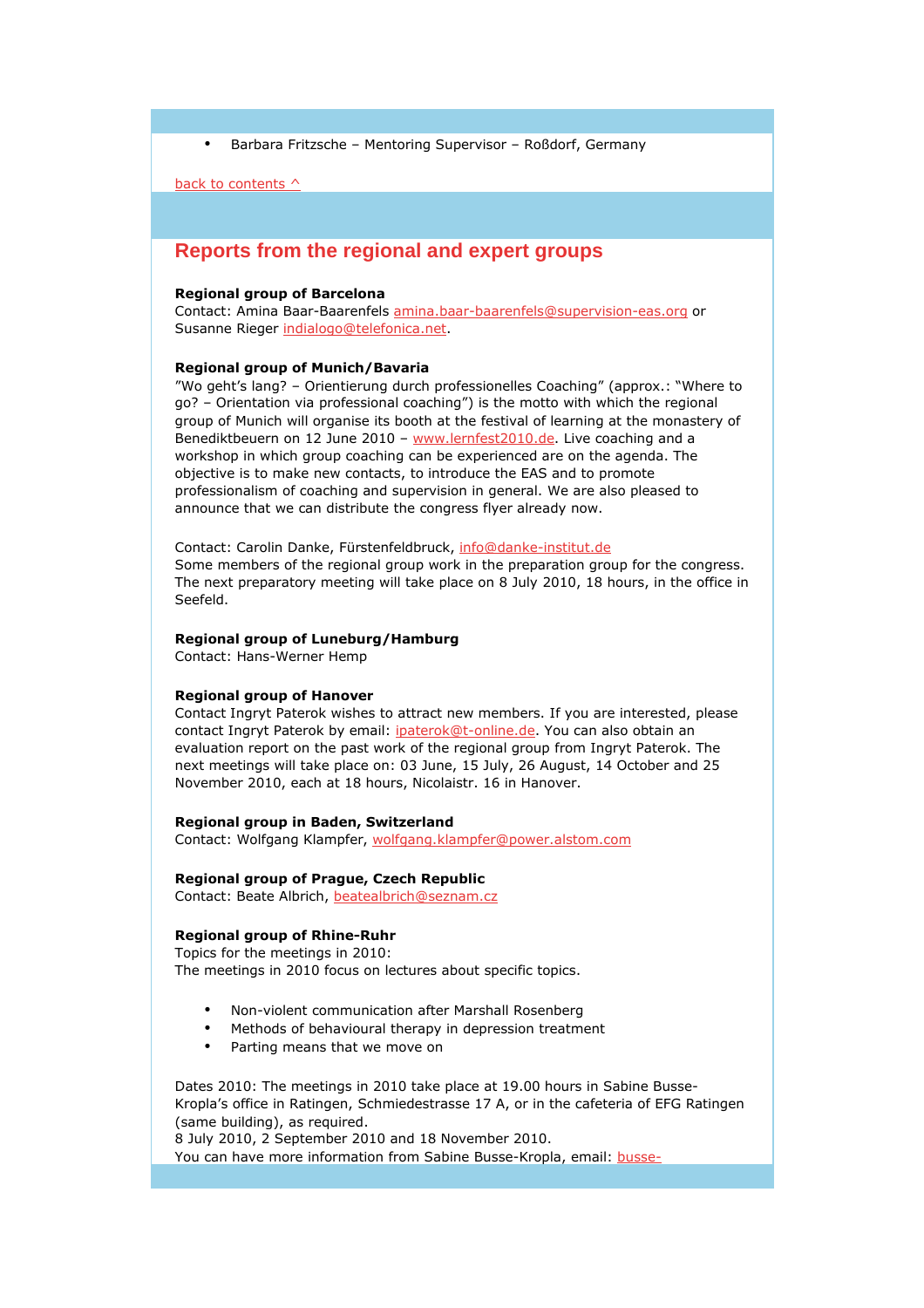### kropla@supervision-eas.org

Regional group of Dusseldorf / Rhineland / North Rhine-Westphalia For information and registration please contact Boris Pohlen via email: info@pohlen.eu.

back to contents  $\wedge$ 

## **Institutes' meeting**

The minutes of the last institutes' meeting can be requested from the spokesman of the institutes, Hans-Georg Hauser. At one of its next meetings, when the spokesman of the institutes can be there, too, the board will discuss how to best organise the cooperation among the different bodies. This includes questions such as the recognition of new institutes, the interfaces to the CQS and the board and the issue of the role of the institutes in the institutes' meeting. Colleagues who wish to join the team are very welcome. Please contact the board on the matter. The next board meeting will take place in conjunction with the general assembly and the congress, at 3 October 2010, 14 – 18 hours, at the monastery of Benediktbeuern in Germany.

back to contents  $\wedge$ 

## **The board members introduce themselves:**

Today: Amina Baar-Baarenfels (Barcelona, Spain), Daniel Frei (Liestal, Switzerland) and Volker Tepp (Berlin, Germany). Edit Wiesner, our colleague from Budapest, has asked questions:

EAS Journal has interviewed board members about their training highlights and plans for the future

#### Amina Baar-Baarenfels from Spain - dynamic, warm-hearted, professional

What is your understanding of counselling - be it supervision or coaching? Based on the statement that each consultant him- or herself, as a person, is the first and therefore most important intervention, I developed by consulting concept from my knowledge (thinking), my abilities (thinking, feeling, acting), my skills (acting) and my self-experience (thinking, feeling). As a coach I support organisations, teams, groups, CEOs, professionals on their way towards a holistic implementation of a change that lies within them, with the objective of growing.

#### Your objectives for 2010 and after?

My work is based on my strengths and the changes the market is offering at the time being. This means that I consult organisations in times of changes, mergers, joint ventures, MBOs etc. in matters of organisational development. At the same time I offer my know-how in working with groups and teams on issues such as new formations, project groups of international and intercultural nature, group cohesion, group roles and conflicts, either in the form of coaching processes or as training seminars.

My guiding principle in my work is: thinking, feeling and acting as a unity because for me "unity is purity" (approximate translation of the play of words: "EINHEIT IST R-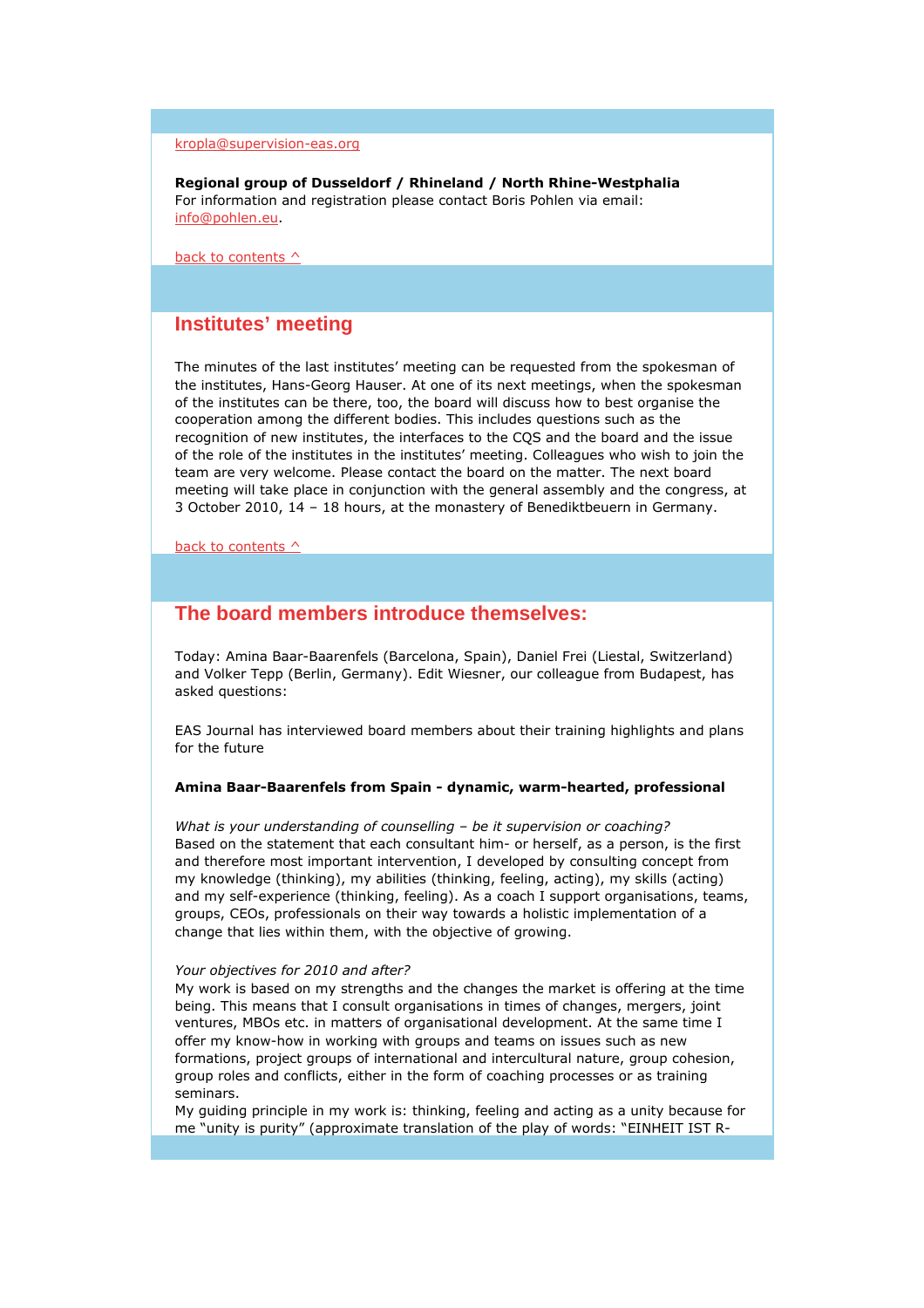### EINHEIT").

#### Daniel Frei, the calm power from Switzerland

Daniel Frei, general manager of 4progress GmbH (www.4progress.ch) in Liestal, Switzerland. I have been married to Rosemarie for 30 years and we are happy about our 3 grown-up children. I mostly work in my company in coaching, supervision and training. As a second profession I have a position as a pastor in a free church.

#### What is your understanding of coaching?

To me, coaching ends when we raise our glasses together on the mountaintop and toast to each other: "We have done it and we are happy with it". Coaching, I feel, starts with the exact definition of the target and then I accompany the coachee to that agreed target, on a route that is suitable for them. On the way there I offer the necessary tools according to the respective situations and help them to use these tools. In between, I offer encouragement by appreciating the distance already walked and considering the way still to go in a realistic way.

#### What are your goals with EAS? The EAS should obtain more profile so that the strategic goals are achieved.

Which contributions can members make – those whom you might not yet know? In order to answer this question briefly, concisely and concretely, I would like to ask you for something: Give EAS five minutes of your valuable time NOW and think about: "What do others tell me again and again that I do particularly well?" If you email the answer to this question to office@supervision-eas.org in a concrete form of maximally five sentences, you will contribute to the development of EAS in two ways:

- A. We will get to know (more) competencies of each other;
- B. We will express to each other that we are important to each other.

Within this spirit, I look forward to your reactions!

### Volker Tepp, a true yet modern gentleman from Germany with the future in mind

Volker was born in 1963, has been living in Berlin since 1991, is married to Jutta and father to four children.

With his basic training as a theologian and graduated educator, he has been working as an active pastor since 1991 and as a general manager in various diaconic organisations since 1997, with a focus on psycho-social counselling and care. Since 2001, he has been the managing director of his own limited liability company for antique furniture and wine, and since 2004 a free-lance coach, consultant and supervisor.

www.volkertepp.de

Which training or trainer, which insight has turned out to be formative?

One of the most impressive experiences was surely one that I made during my training in supervision: it was the experience of my own secondary gestalt closures which I had not perceived in this way until then. The scales fell from my eyes! Such a simple model, and such an overwhelming effect. And during the session with me in front of the group working on this topic, I perceived Hans-Werner-Hemp as a wonderful trainer and empathetic supervisor!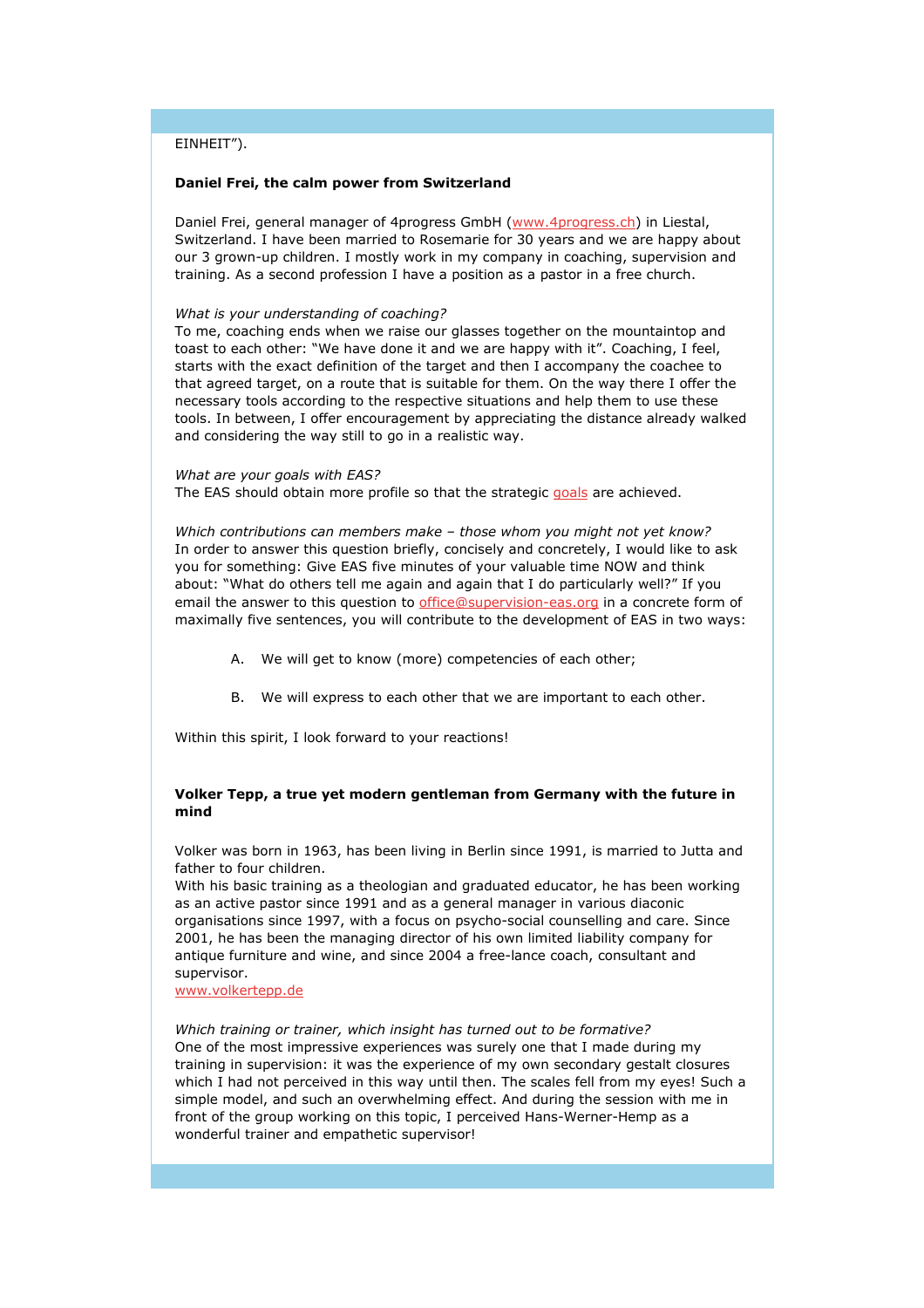### What is your understanding of supervision?

In short, the reflection on professional and personal experience with regard to the person, the relationships, the system and the actions. And, depending on the focus and subject, I hope to have enough variety of methods at hand to be able to use the best possible tools for the client in the respective situation.

My own work is guided by a principle by Martin Buber: "Through the Thou a person becomes I". This is how I understand my work, as a process of dialogue in which I offer people the chance to use a counterpart and show other possibilities of interpretation that they had in mind.

I love the work with people as a coach and supervisor and look forward to the meetings! And: another important sentence, heard and learned from Hans-Werner Hemp – supervision is when I have learned something about myself in the process.

#### Your goals for 2010 and after?

In 2010, I want to combine even more than before the two worlds of consulting/coaching/supervision and theology/parish work/pastor existence! Spirituality and counselling are areas which seem to me to belong together more or less stringently.

Other goals of mine are: to spend more professional time on coaching and supervision and, as a longer-term perspective, a commitment in training in Berlin.

#### Your goals with EAS?

I very much hope on the one hand that we succeed in attracting many more new members for EAS. On the other hand I hope that EAS will get well involved in coaching and supervision in Europe. But this is also linked to the important question which benefit EAS offers members at all.

Here I hope that I can contribute some ideas of my own. Particularly when it comes to the issue of internet representation, I can imagine a lot of improvements.

Which contributions can members make - those whom you might not yet know? I welcome any creative idea, be it on the website or other wishes and suggestions for EAS! I am happy to take up ideas and wishes and present them to the board!

back to contents  $\wedge$ 

### **Announcements, conferences, further training courses**

Deutsche Gesellschaft für Supervision e.V. (DGSv) will hold a scientific symposium on counselling on 5 and 6 November 2010. You will find further information here (pdf).

Heribert Döring-Meijer would like to draw your attention to the following event:

#### Psychotraumatology Symposium/Conference

12 – 14 November 2010 Psychosomatic clinic of Bad Herrenalb Registration and information: www.claro-vita.net

back to contents  $\wedge$ 

### **The toolbox of Edit**

Tool Nr.1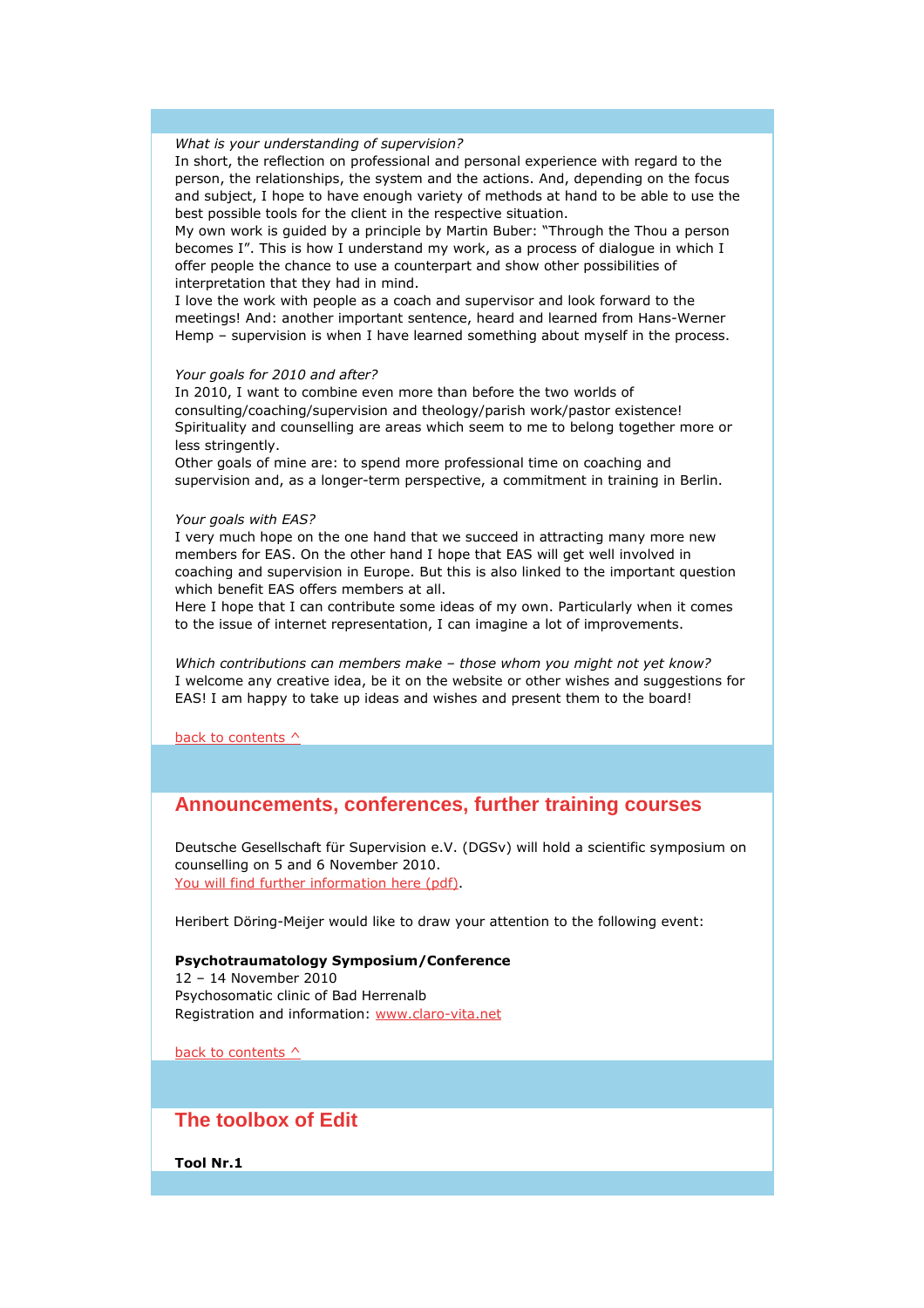To make the decision, whether the person can and should be coached, or training or other development tools are of more use for your candidate, you may want to consider the following questions:

#### Assessment

1. Have clear learning objectives been set for the development intervention? (Do you have a devlared, measurable goal?

2. Does the learning need to involve any areas that need to be kept confidential? (succession planing, but also personal conflicts, derailments)

3. Is the need around stress or self-esteem?

4. Would the person's position int he organization be a hindrance to attendting an open /group training programme?

5. Has the person received previous training on this particular subject, (so is it now about implementing it in his/her own area)

6. Is the issue relevant to a longer-term development area?

If yes – the person should be recommended for coaching

1. Are other people int he department likely to have or develop a similar need in the future? (is it a competency other manager share as development point too)

2. Would the person benefit from hearing views and input from other people on this subject?

If yes – there might be a recommendation for training efforts too

Edit's special recommendation Questions to the line manager (or the supporting HR responsible)

> 1. Are you able to support the person back in the workplace to transfer the learning, or find opportunities to practive or give feedback?

2. is the person clear ont he development need? (has already receive constructive feedback, which he/she accepted?)

3. Have you discussed the purpose of the development clearly with the person?

Before everything else management coaching, a discussion with the person's line manager must find place. Let never be the feedback part, the "sales" of the coaching procedure and the explanation of the organizational requirements and expectations be your job as external coach!

back to contents  $\wedge$